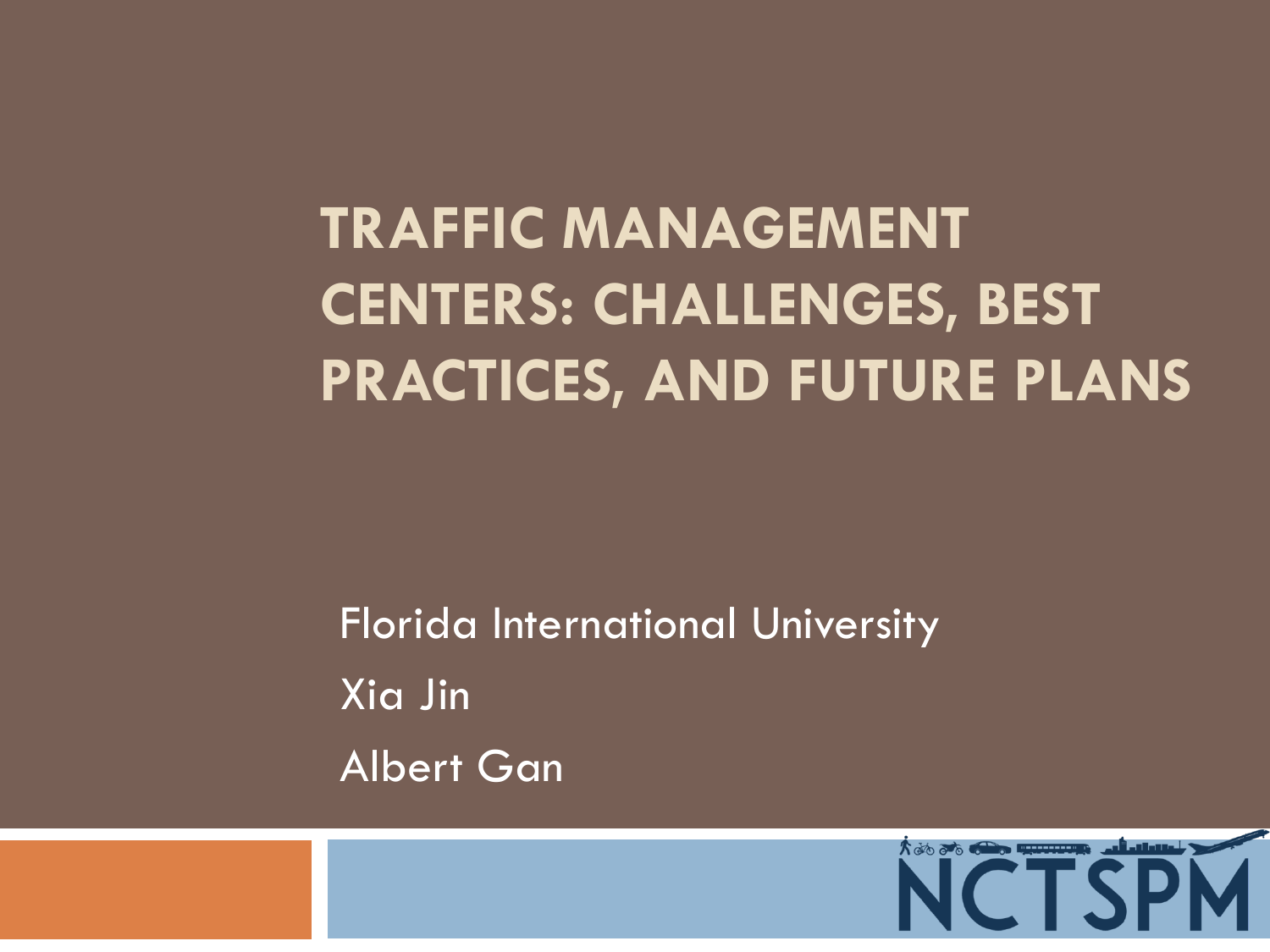# Background

- □ Traffic management centers (TMCs) monitor and manage the traffic flow and the transportation network, as well as provide traveler information.
- $\Box$  A TMC also functions as the technical and institutional hub that facilitates interagency coordination and integrates a wide range of traffic management strategies.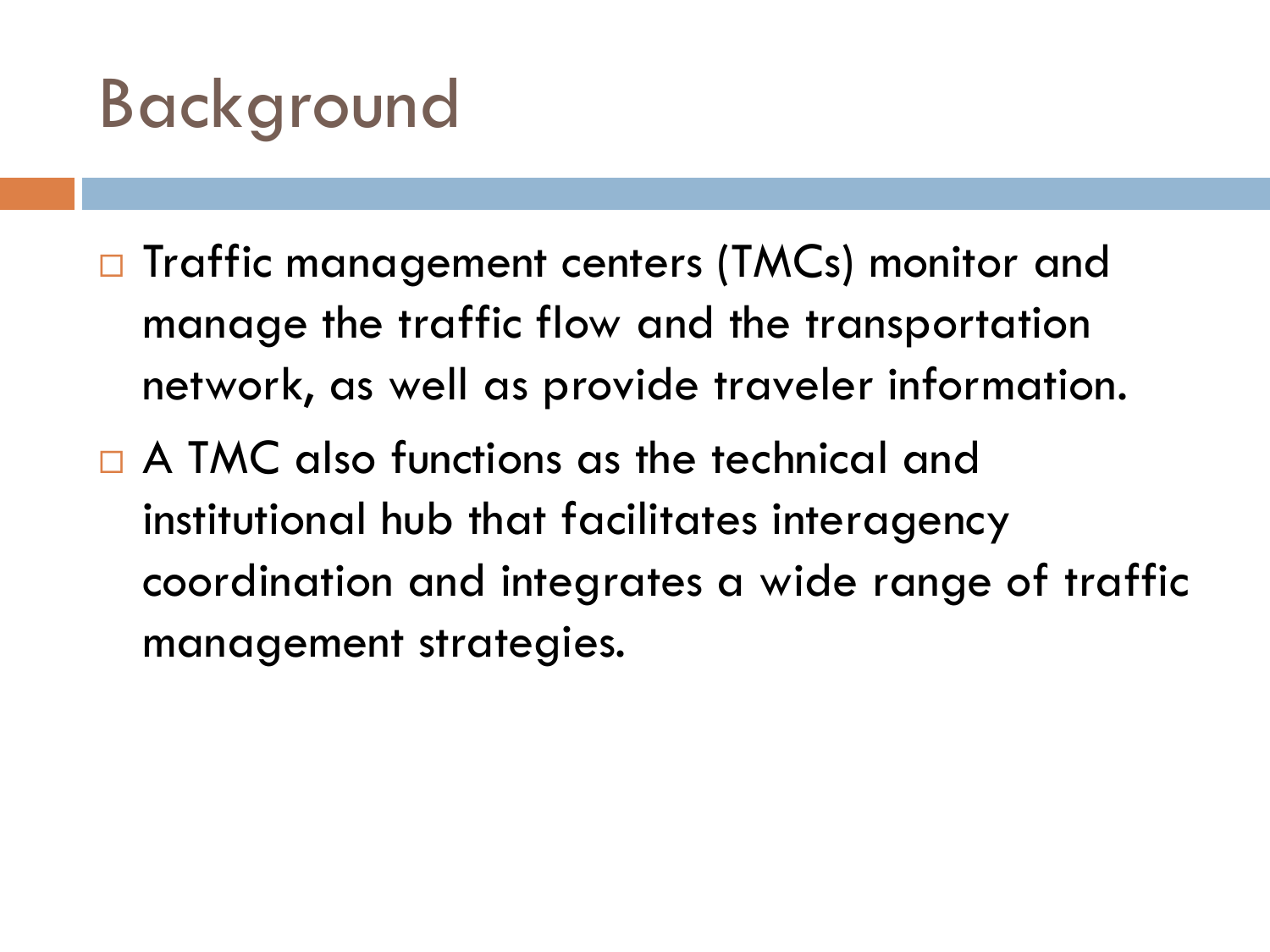

- $\Box$  The success of a TMC directly influences the efficiency of the transportation network, the economic competitiveness of a region, and the quality of life for the communities.
- $\Box$  The goal of this research is to provide an updated and comprehensive scan of current practices in TMC operations.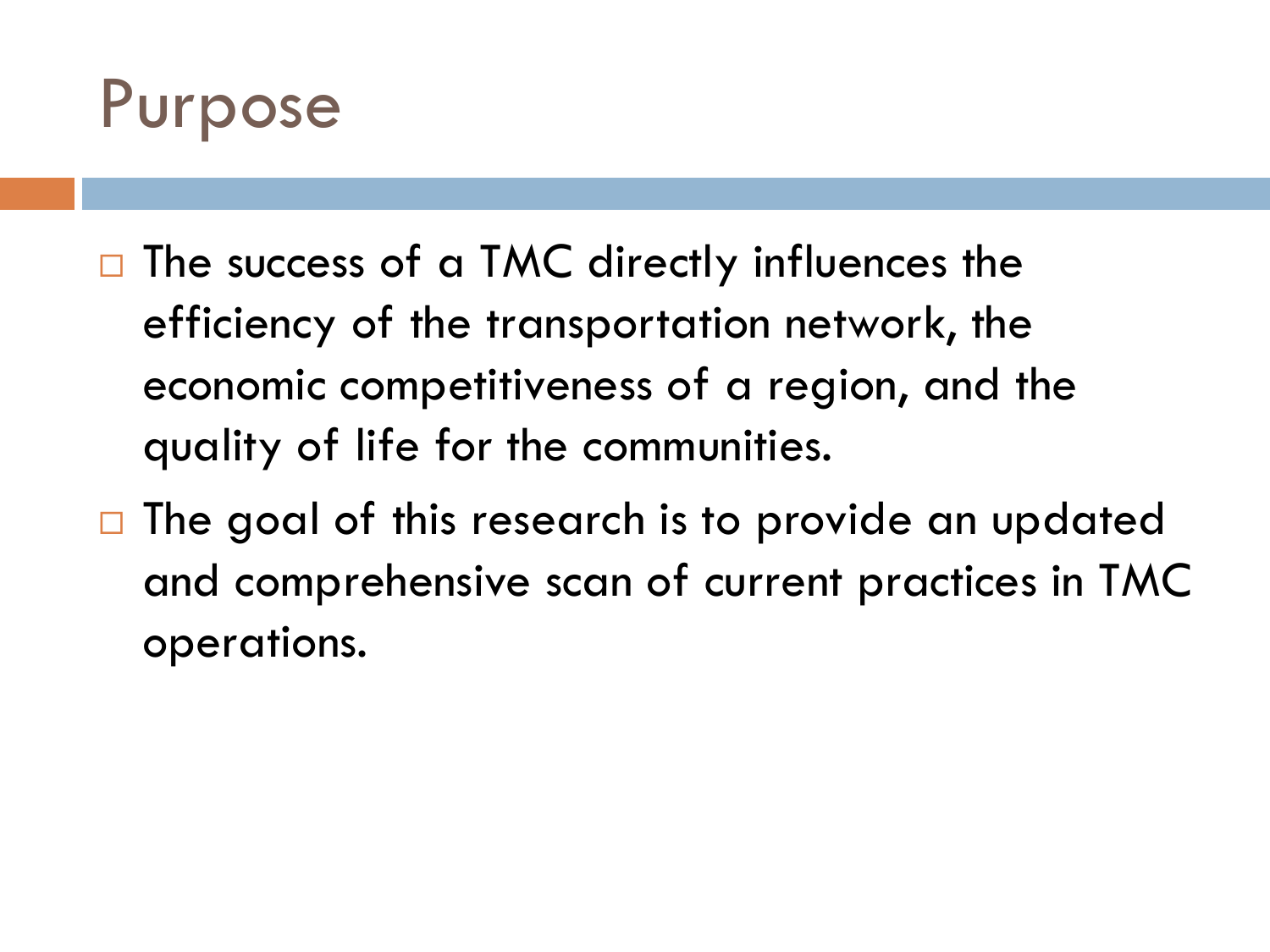# **Objectives**

- □ Update the knowledge in TMC practices in terms of the latest technologies, tools and strategies in addressing the new challenges faced by urban traffic management agencies.
- □ Establish a general standard in TMC performance, and provide guidelines for future plans.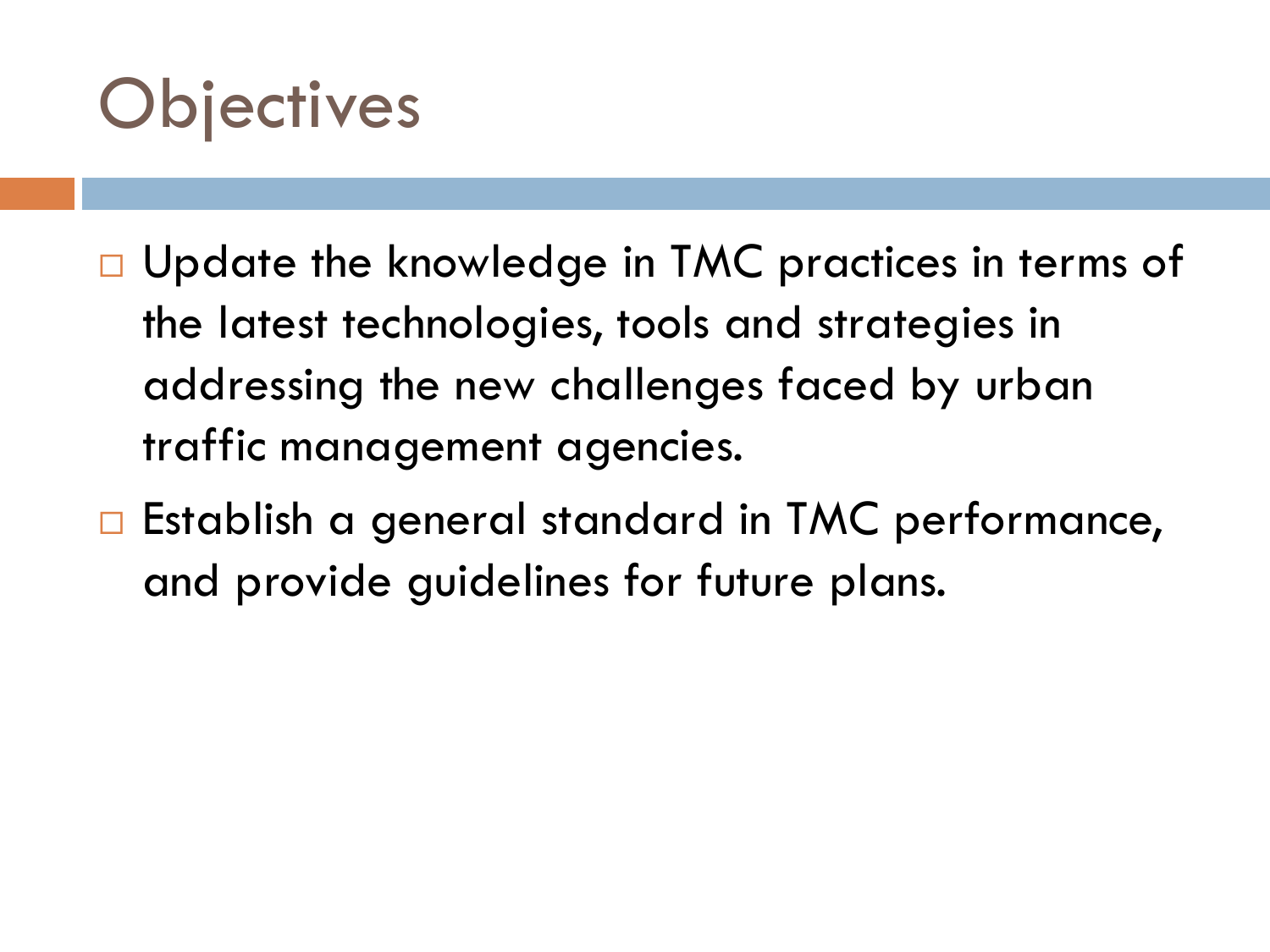# Project Tasks

- $\Box$  Task 1 Literature review.
- □ Task 2 Focus area identification and TMC selection
- □ Task 3 Survey design and implementation.
- □ Task 4 Benchmark analysis.
- $\Box$  Task 5 Information dissemination and final report.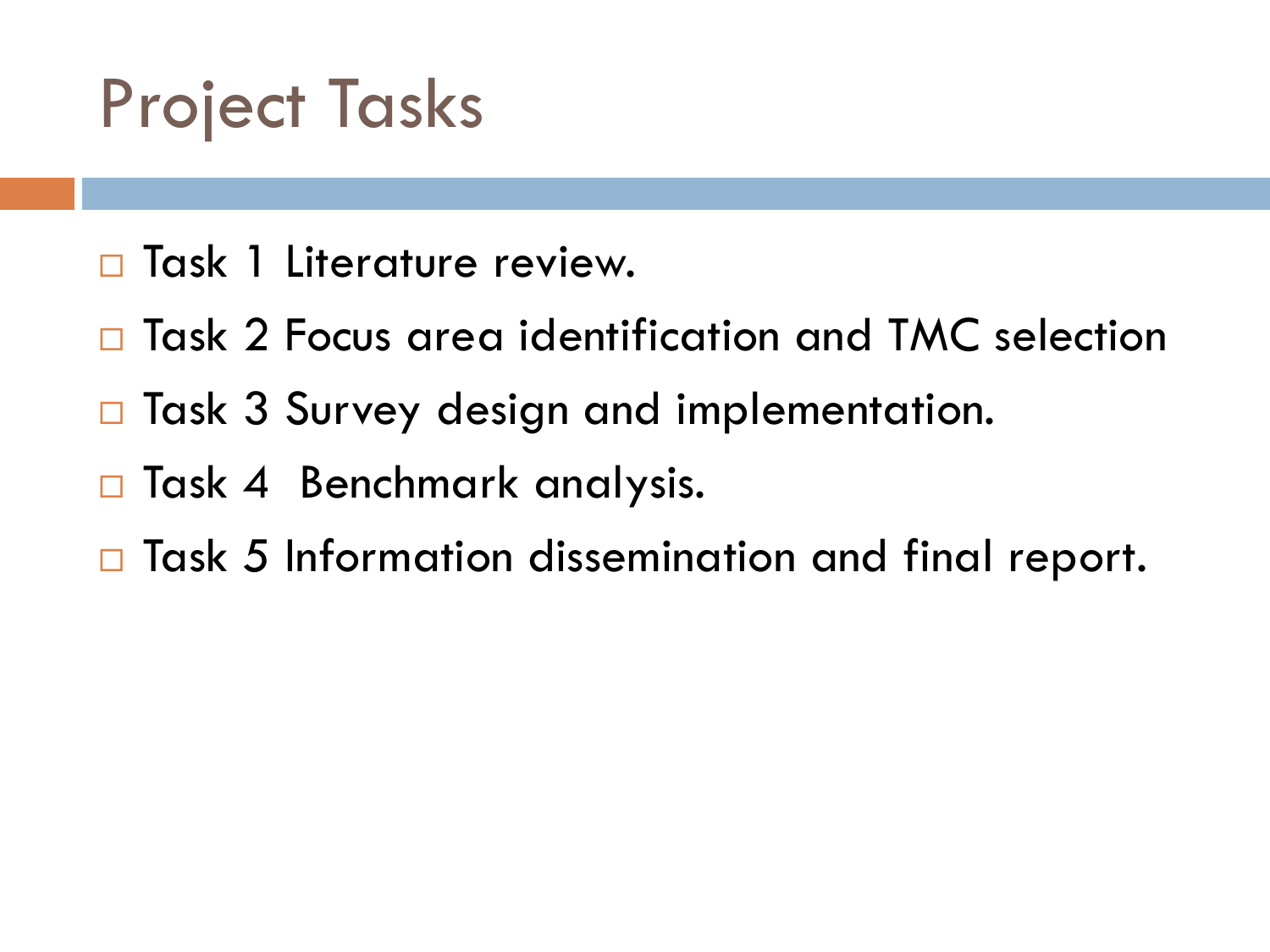# Project Schedule

| Tasks                       | 2013 |  |  |                     |  |     |     |     |     |     |            | 2014 |     |     |     |
|-----------------------------|------|--|--|---------------------|--|-----|-----|-----|-----|-----|------------|------|-----|-----|-----|
|                             |      |  |  | Jan Feb Mar Apr May |  | Jun | Jul | Aug | Sep | Oct | <b>Nov</b> | Dec  | Jan | Feb | Mar |
| Task 1 – Literature Review  |      |  |  |                     |  |     |     |     |     |     |            |      |     |     |     |
| Task 2 – Focus Area         |      |  |  |                     |  |     |     |     |     |     |            |      |     |     |     |
| <b>Identification</b>       |      |  |  |                     |  |     |     |     |     |     |            |      |     |     |     |
| Task 3 - Survey Design and  |      |  |  |                     |  |     |     |     |     |     |            |      |     |     |     |
| Implementation              |      |  |  |                     |  |     |     |     |     |     |            |      |     |     |     |
| Task 4 - Benchmark Analysis |      |  |  |                     |  |     |     |     |     |     |            |      |     |     |     |
| Task 5 - Final Report       |      |  |  | Q                   |  |     | Q   |     |     | Q   |            |      |     | D   |     |

Q: Quarterly Report

D: Draft Report

F: Final Report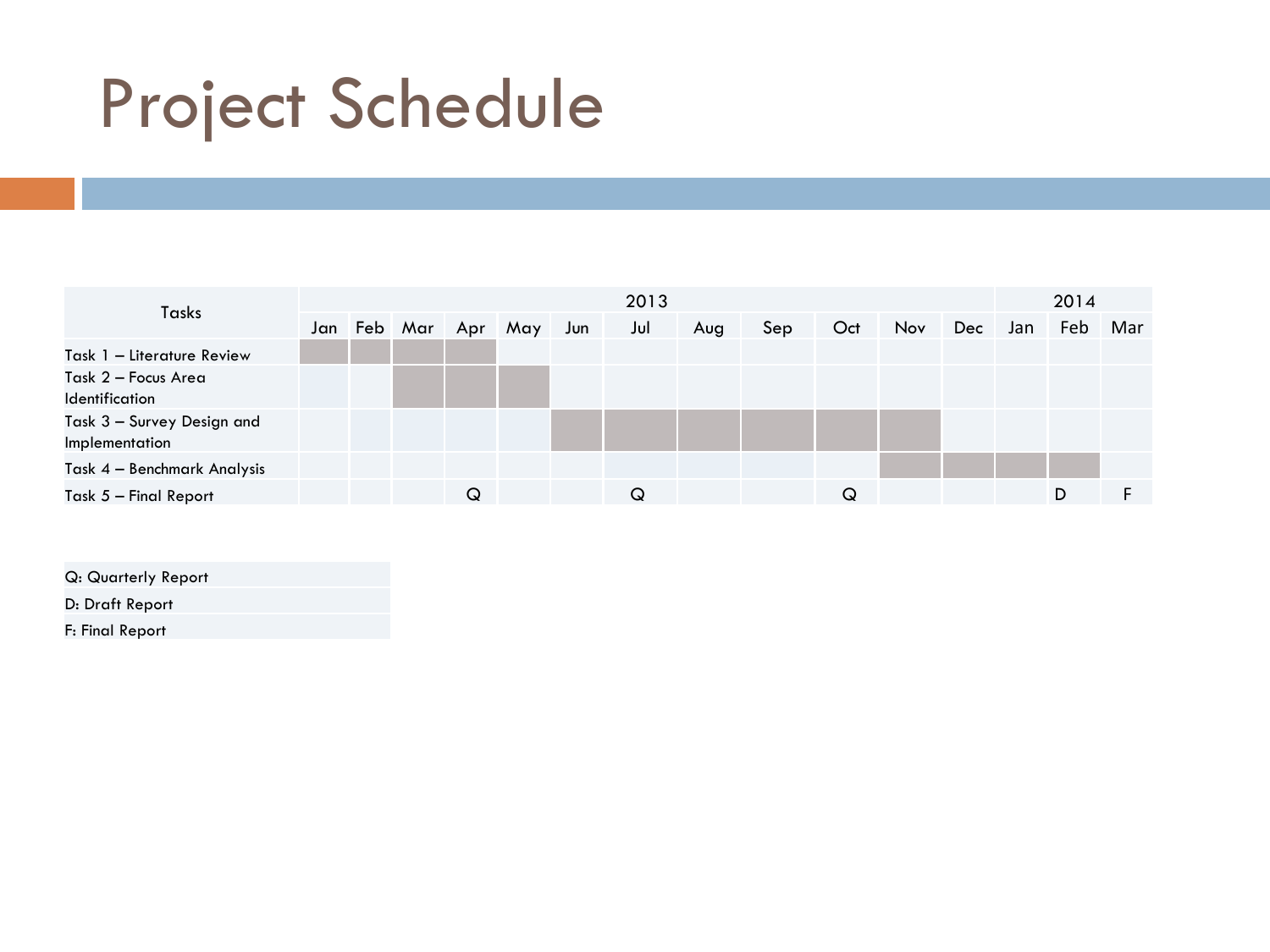# Accomplishments To Date

#### **D** Task 1 Literature Review

**E** Metropolitan Transportation Management Center Concepts of Operation A Cross-Cutting Study. FHWA-JPO-99-020

**THRUT THE Prooled Fund Study with FHWA** [http://tmcpfs.ops.fhwa.dot.gov/cfprojects/new\\_search.](http://tmcpfs.ops.fhwa.dot.gov/cfprojects/new_search.cfm?new=2)  ${\sf cfm?}$ new $=2$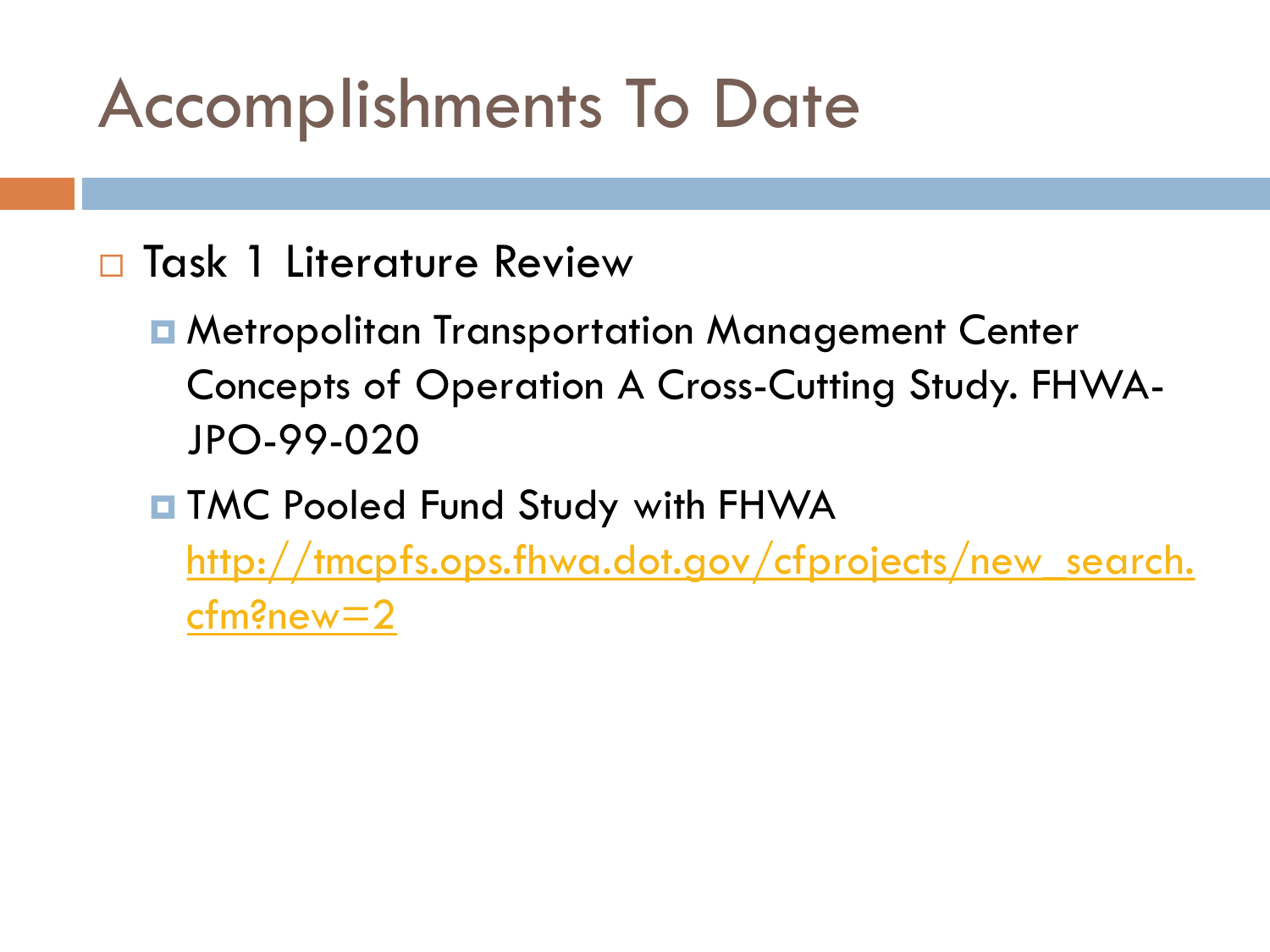# Accomplishments To Date

- Task 2 Focus Area Identification
	- **□** institutional coordination,
	- $\square$  incident management,
	- $\blacksquare$  active traffic management strategies,
	- $\blacksquare$  data management, field equipment and communications, and
	- **hardware/software maintenance procedures, etc.**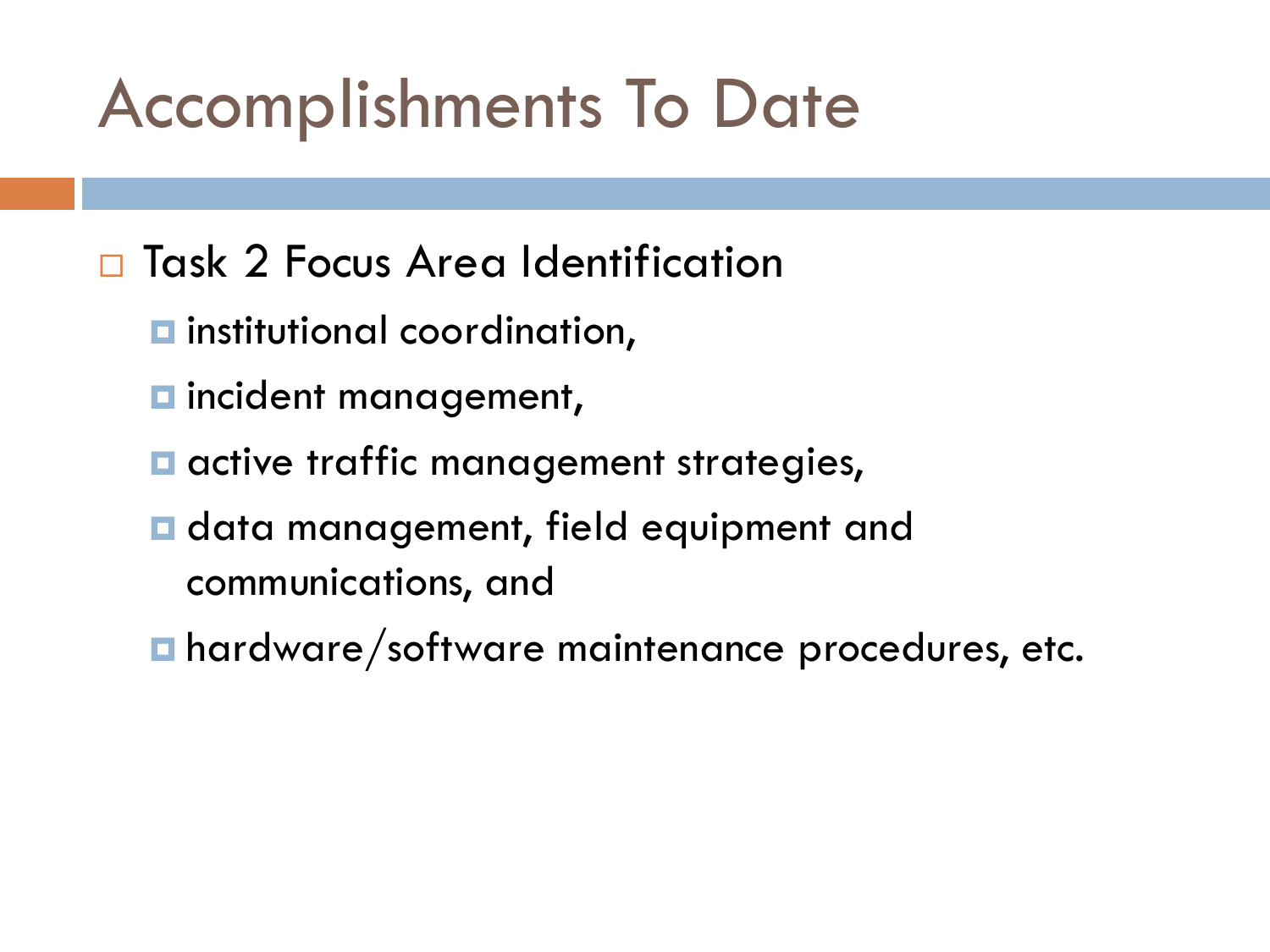## Accomplishments To Date

#### □ Development of the TIM assessment framework